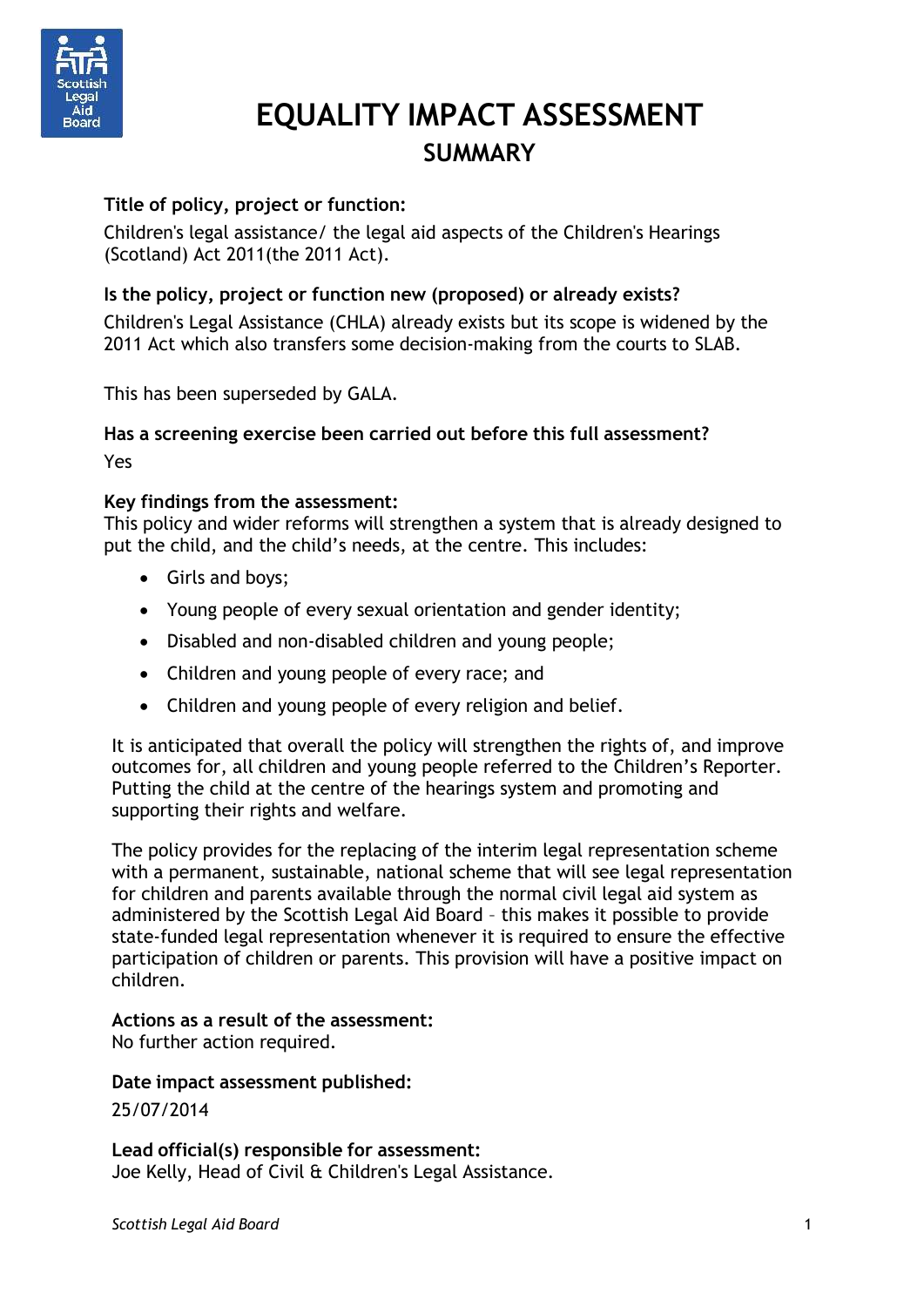#### **Department:**

Civil & Children's Legal Assistance.

# **Name of sponsor/ Director who has signed off that the policy/ function has been sufficiently assessed against the needs of the equality duty:**

Marie-Louise Fox, Director of Operations

**Date of sign off:** 25/07/2014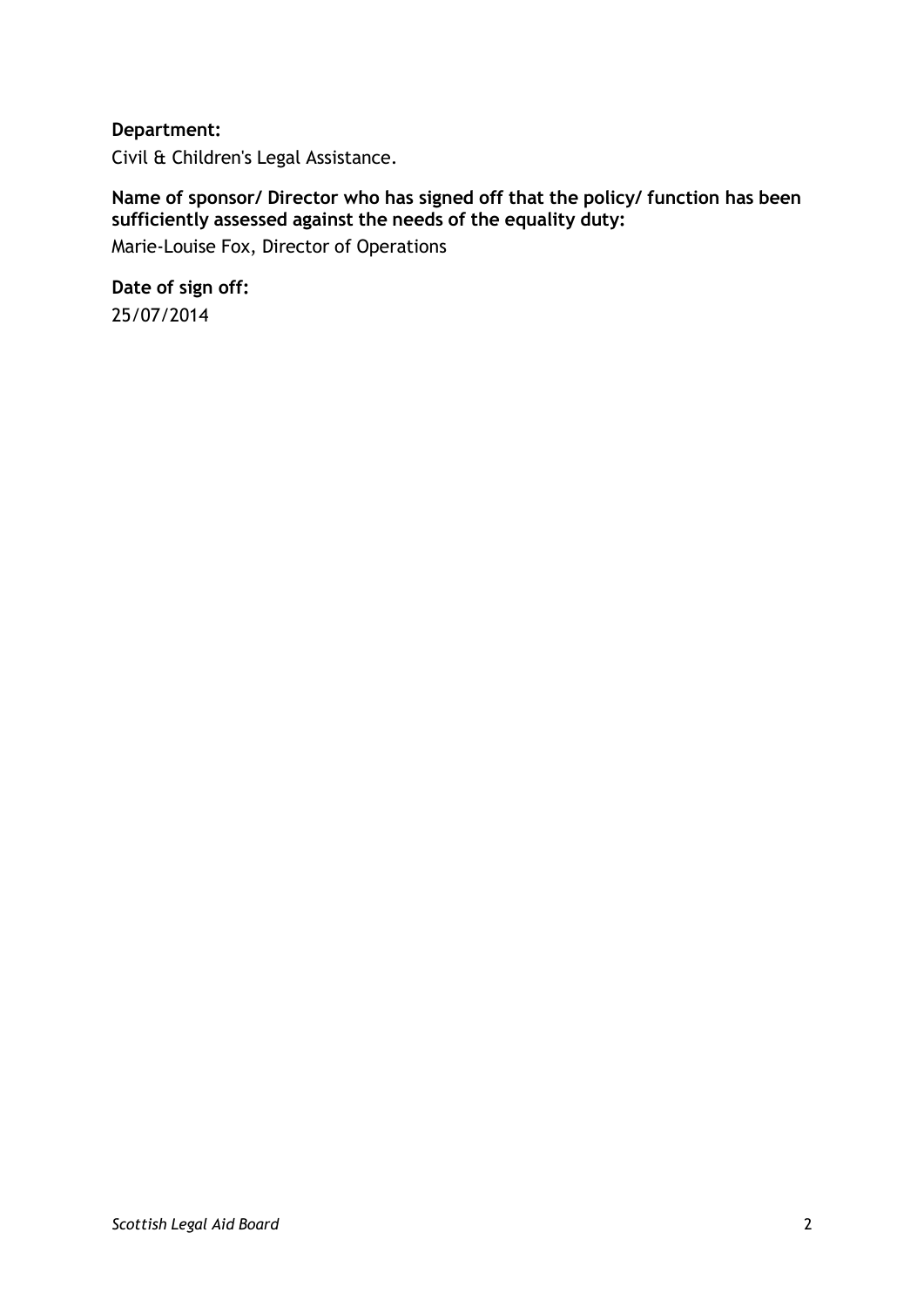# **Step 1 - Examine the information available to assess likely impact of the function/ policy on different equality groups**

1.1 Describe the policy, project or function. What does it aim to do? What and who will it affect? You can update or use *information from your screening assessment if one was completed.*

The function deals with applications for and the administration of grants of Advice and Assistance, Assistance by Way of Representation (ABWOR) and Children's Legal Aid, which are collectively known as Children's Legal Assistance (CHLA), in accordance with the governing legislation and regulations passed by the Scottish Parliament.

It will affect those applying for CHLA who are children, relevant persons and deemed relevant persons and those seeking deemed relevant person status. It will also affect children's panel members, Reporters to Children's Panels and solicitors advising those involved or potentially involved in a Children's Hearing or associated court proceedings and those acting for or advising children or others involved in such proceedings in other capacities, such as safe guarders or advocacy workers. Advice and Assistance is already available to children and adults who are parties to children's hearings and Children's Legal Aid is available for associated court proceedings.

Prior to these changes no form of legal aid was available for representation at a children's hearing The legal aid changes being introduced are that publicly-funded legal representation will now be available at children's hearings and applications for children's legal aid for associated court proceedings currently considered by the courts will be considered by SLAB.

#### **Background**

The Children's Hearings System is Scotland's unique system of combining welfare and justice for vulnerable and troubled children/young people from birth to 17 years of age.

It has been operating for more than 30 years. Its formation stemmed from the work of Lord Kilbrandon who found that whether young people had offended or been offended against, their needs were the same. He believed that in taking decisions about their future, the best interests of the child/young person must be the prime concern.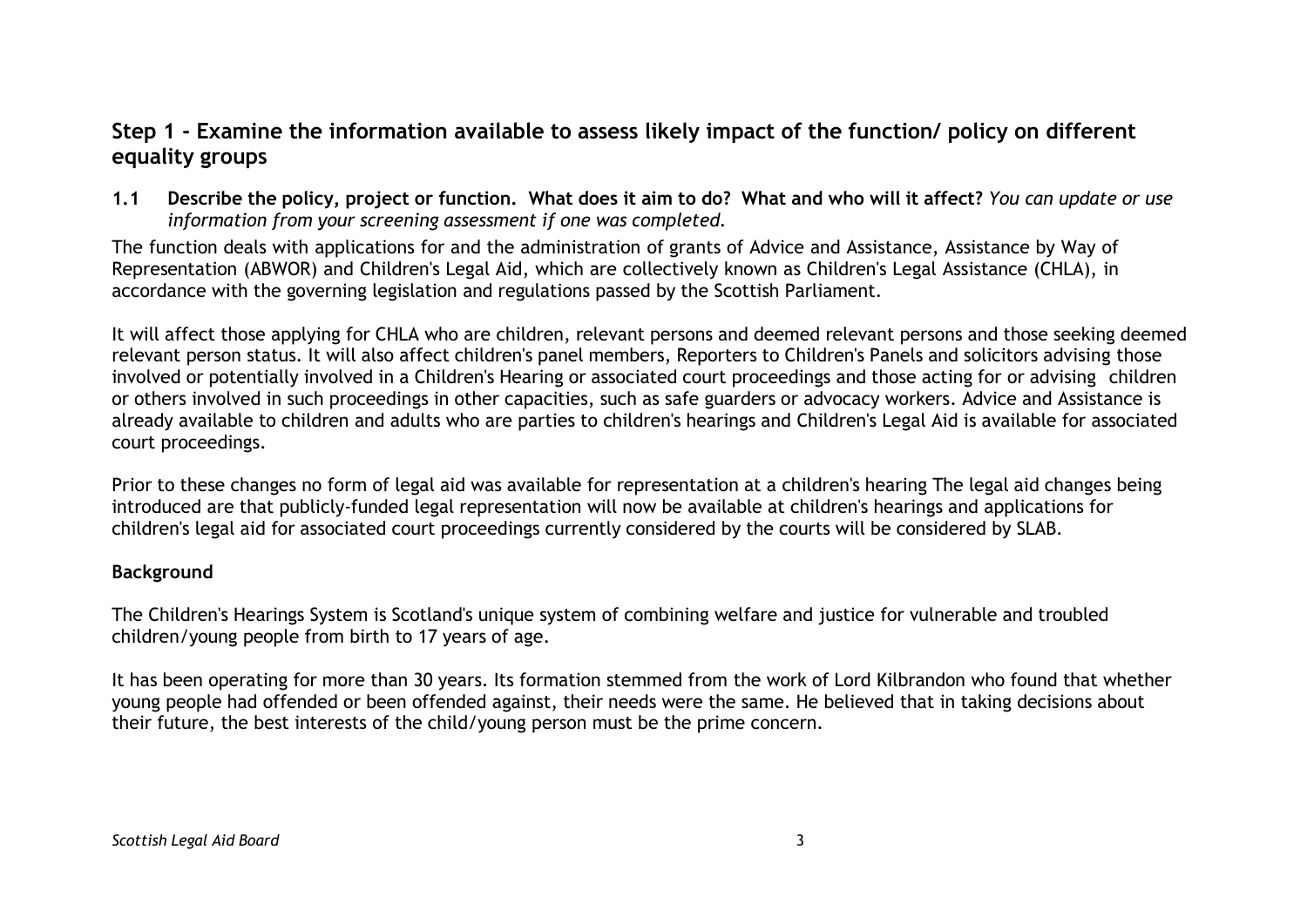In the Children's Hearings System, decisions on what is best for the child are made by members of the children's panel, trained volunteers from the community. The Children's Hearings System helps children/young people who are vulnerable because they are experiencing, or are at risk of, for example:

- physical, sexual or emotional abuse
- parental neglect
- being out of control
- offending
- not going to school
- taking drugs or alcohol.

It is not just about the children's hearing itself, where members of the children's panel meet the child, family and relevant professionals to discuss the issues and decide what is in the best interests of the child/young person. The system as a whole provides the most appropriate and effective intervention for each child/young person.

There are three 'overarching' principles in law relating to children's hearings, which underpin the system:

- the welfare of the child is paramount
- the child's views must be taken into account
- no order should be made in relation to a child unless it is better to make an order than not to.

When considering the welfare of the child/young person and reaching a decision, the hearing can, where necessary, take into account the protection of the public from serious harm.

The legal aid system contributes to the Scottish Government's Safer and Stronger Strategic Objective. Particularly, it contributes to the National Outcome of "strong, resilient and supportive communities where people take responsibility for their own actions and how they affect others" by ensuring that individuals can be held to account for their actions and can enforce their own legal rights through the effective functioning of our civil and criminal courts.

# 1.2 What is known about each of the equality groups who might use or be affected by this policy?

For evidence see **Scottish [Government](http://www.scotland.gov.uk/Topics/People/Equality/Equalities/DataGrid) equality finder** (contains information on equality groups and the justice system) and SLAB's **research [webpage](http://www.slab.org.uk/about-us/what-we-do/research/index.html)** for information on the demographics of applicants of legal aid and solicitors providing work under legal aid.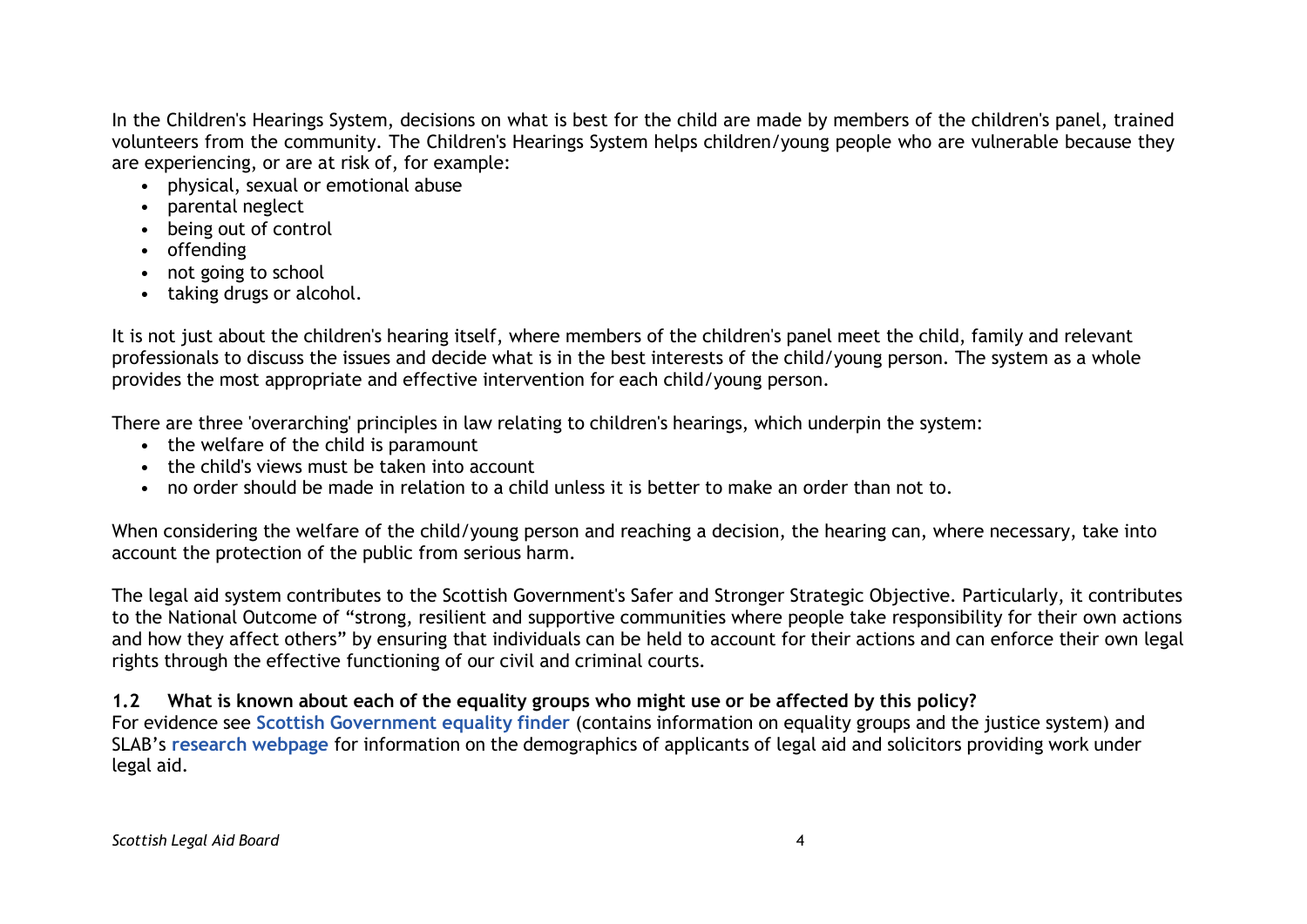You need to look at the evidence you have for each group - Race, Sex (gender), Gender Reassignment, Disability, Sexual Orientation, Pregnancy & Maternity, Age, Religion and Belief, and Marriage & Civil Partnership. Think about the people likely to be affected by the policy. Does the policy relate to functions that have been identified as being important to particular protected groups? Does it relate to an area where there are already known inequalities? Good evidence is required for you to show 'due regard'. An inadequate analysis in an *assessment may mean failure to meet the general duty.*

We have reviewed the EQIA undertaken by the Scottish Government, published in February 2010, and as a result are of the view that the equality groups most likely to be at risk of negative impacts are age and disability. However, for the reasons set out below we do not consider that negative impacts will arise.

#### **1. Age**

Age arises as a potential issue as direct result of the focus of the work of the children's hearing system being aimed principally at children and young people and so clearly, although adults are also affected by the work and decisions of children's hearings and associated court proceedings, children and young people are the protected group most likely to be affected by the legal aid changes introduced by the 2011 Act. However the legal aid aspects of the 2011 Act provide for positive impacts for children by making legally aided representation available at hearings and in certain specified circumstances making it available automatically with no legal merits or financial eligibility tests to be met. The requirement for registration of solicitors to undertake CHLA and their obligation to comply with a code of practice and the Board's monitoring of compliance with these obligations is intended to ensure that there will be good quality legal advice and representation available for children. There were 854,100 people aged under 15 in Scotland on census day 2011. This represents approximately 16% of the total population. Of these, 18,836 children (if we take 2011/2012 numbers as above) had children's hearings held for them representing approximately 2.2% of the total number of children. It should be noted that these numbers represent those under 15 where the term child in relation to children's hearings are under 16. Table from Census 2011 below.

|               | Scotland  | <b>Females</b> | <b>Males</b> |
|---------------|-----------|----------------|--------------|
| All           | 5,295,400 | 2,728,000      | 2,567,400    |
| 0-4 years     | 292,800   | 143,600        | 149,200      |
| 5-9 years     | 269,700   | 131,600        | 138,000      |
| $10-14$ years | 291,600   | 142,000        | 149,600      |
| $15-19$ years | 330,800   | 162,700        | 168,100      |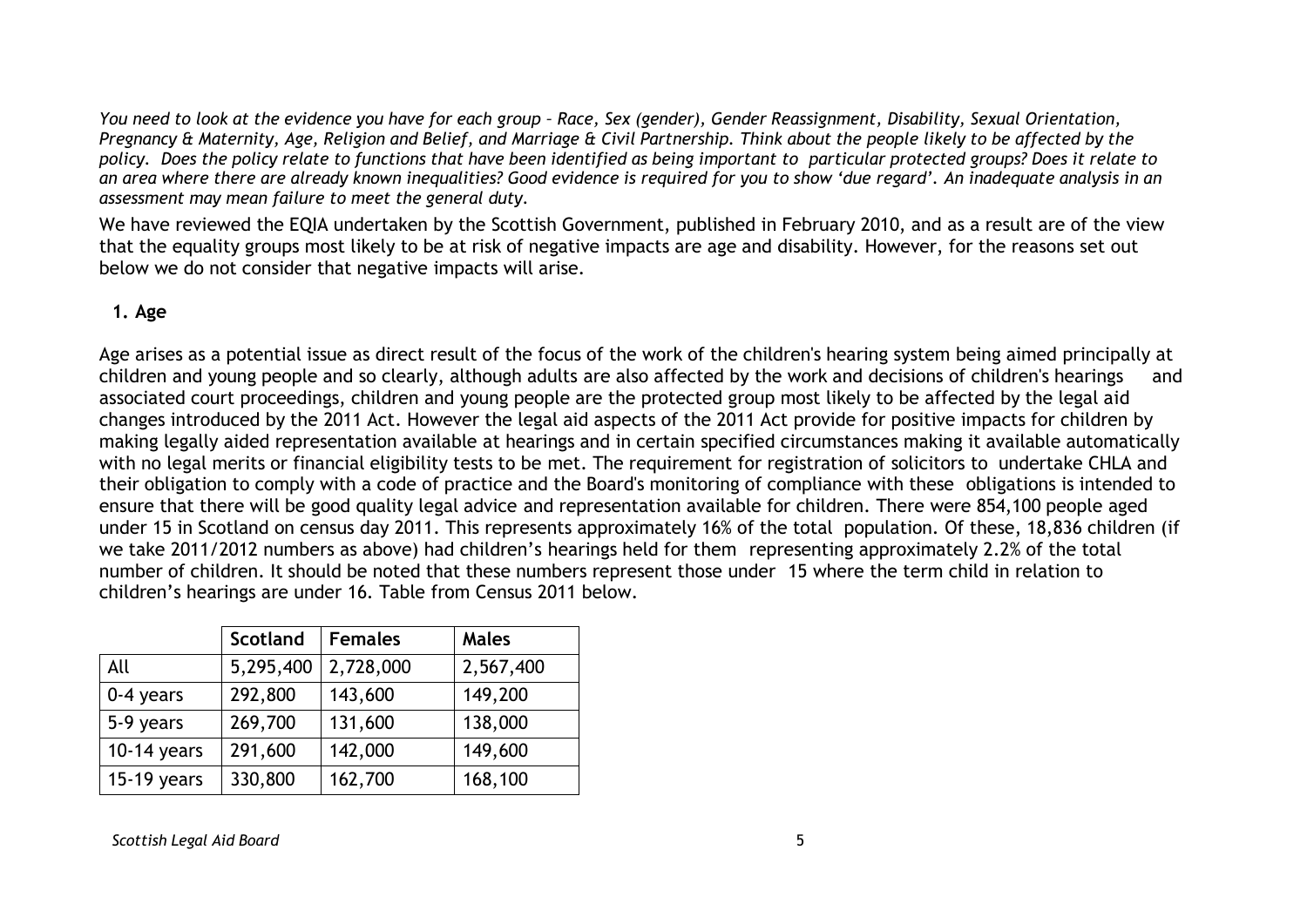Children's hearings can make short-term decisions to address emergency and/or high risk situations where measures have to be put in place immediately to protect children or address their behaviour. This may include hearings arranged as a result of the Sheriff granting a Child Protection Order (CPO).

In 2011/12, children's hearings: considered the cases of 781 children with CPOs under section 59(2) of the Children (Scotland) Act 1995; and made 1,994 children subject to Place of Safety Warrants under sections 66(1) and 69(7) of the Children (Scotland) Act 1995.

There were 2,571 children on child protection registers as at 31 July 2011, an increase of 2% compared with 31 March 2010. Half of all children on child protection registers were aged 0-4 years, whilst 31% were aged 5-11 years and 16% were aged 12-15 years. Very few children aged 16 or over are on child protection registers.

At 31 July 2011, there were 16,171 children being looked after by local authorities. This represents 15 per 1,000 children of the 0-18 year old population. The number of, and rate per 1,000 population aged 0-18 years has been increasing every year since 2001.

Board application data shows that 4,348 applications for children's legal advice and assistance were made in 2011-12. Around 10% (443) of these applications were made by children aged 16 years or under. Currently, the majority of applicants who apply for legal advice and assistance for children's hearings are adults – 88.5% are aged over 16 years, with the majority of applicants being between 22 and 41 years old. In the 2011 Census, approximately 83% of the Scottish population were aged 15 years or older.

According to the Board's 2010 solicitor survey, 58% of firms who responded (131) handled children's legal assistance cases. However, only two partners indicated that their firm mainly dealt with children's legal assistance cases and only 2% of individual solicitors indicated that they mainly worked on children's cases. The number of respondents providing mainly children's legal assistance is therefore too small to be considered as reliable as data on those providing criminal or civil legal assistance, where sample sizes are much larger. As a result, data in respect of protected characteristics taken from this survey are for all respondents, rather than those dealing mainly with children's legal assistance.

The Board's solicitor 2010 survey shows that there were 416 respondents in total, and of those that specified their age (99.8% of respondents) 14% were aged between 25-34; 33% were aged between 35-44; 36% were aged between 45-55; and 17% were 55 or above.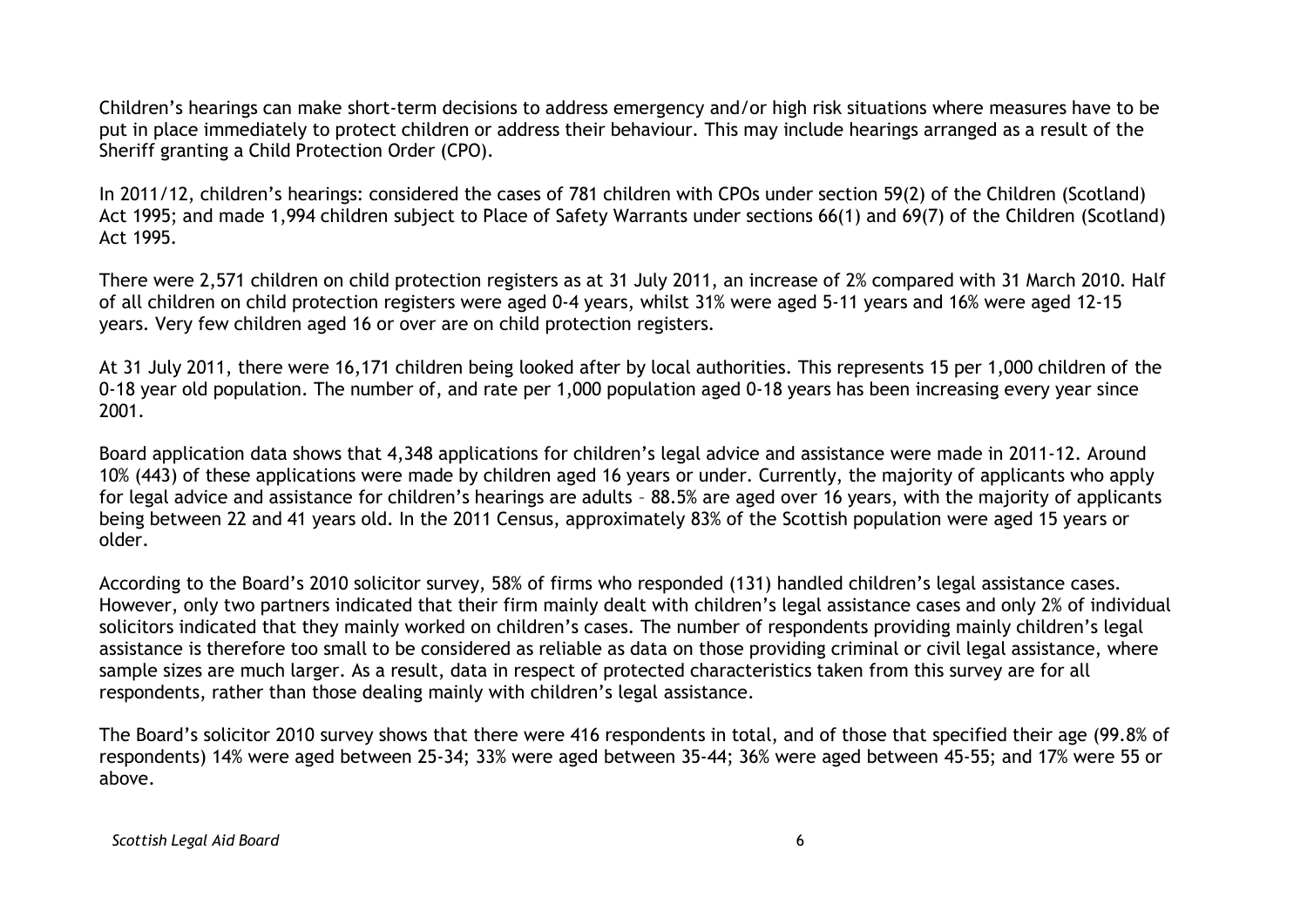#### **2. Disability**

Around a third of households in Scotland (34 per cent) contain at least one person with a long-standing illness, health problem or disability. Research in 2002 ("The Evaluation of Children's Hearings in Scotland", the Scottish Executive, 2002) showed that just under 20% of children referred to the Reporter had a health problem or disability and Who Cares? Scotland reported in 2008 that 93% of young people in secure accommodation had at least one known disability. Disabled children may experience barriers to communication in obtaining good quality information and advice and children with disabilities may be less able to communicate their needs and to access help out with their families. The availability of advice and representation is intended to help assist children and young people to overcome these challenges and the code of practice referred to above requires solicitors advising or representing children to have a general understanding of child development and the principles of communicating with children as well as prohibiting discrimination on the grounds of any protected characteristic and making particular provision for the arrangements for consulting with child clients.

Board application data shows that 4,348 applications for children's legal advice and assistance were made in 2011-12. One per cent of applicants declared that they had a disability (13% did not respond).

The Board's 2010 solicitor survey shows that of those that responded to this question (98.6%), 1% considered themselves to have a disability. Descriptions of disability responses included visual impairment, hearing impairment, physical co-ordination difficulties, chronic asthma and dyslexia.

## **3. Gender**

SCRA records show that there is an almost equal split between boys and girls referred to the reporter on care and protection grounds but that boys made up 76% of referrals on offence grounds. The guidance produced by SLAB on the legal merits and financial eligibility tests to be applied to applications for and the administration of grants of CHLA makes it clear that the tests are applied without regard to gender and SLAB has consulted widely with organisations representing the views and interests of children about the guidance and information SLAB makes available to ensure that it is accessible to and mindful of the needs of male and female applicants, including the needs of LGBT applicants, including both children and adults. The code of practice sets out the standards required of solicitors providing CHLA and specifically prohibits discrimination on the grounds of protected characteristics.

On a gender basis boys are more likely to be referred to the reporter than girls with 53% or referrals being boys and only 45% being girls. Board application data also shows that in 2011-12, of those aged under 16 years old applying for children's legal assistance, the majority were male (60%). This is a slightly higher proportion of boys than the proportion in the general

*Scottish Legal Aid Board* 7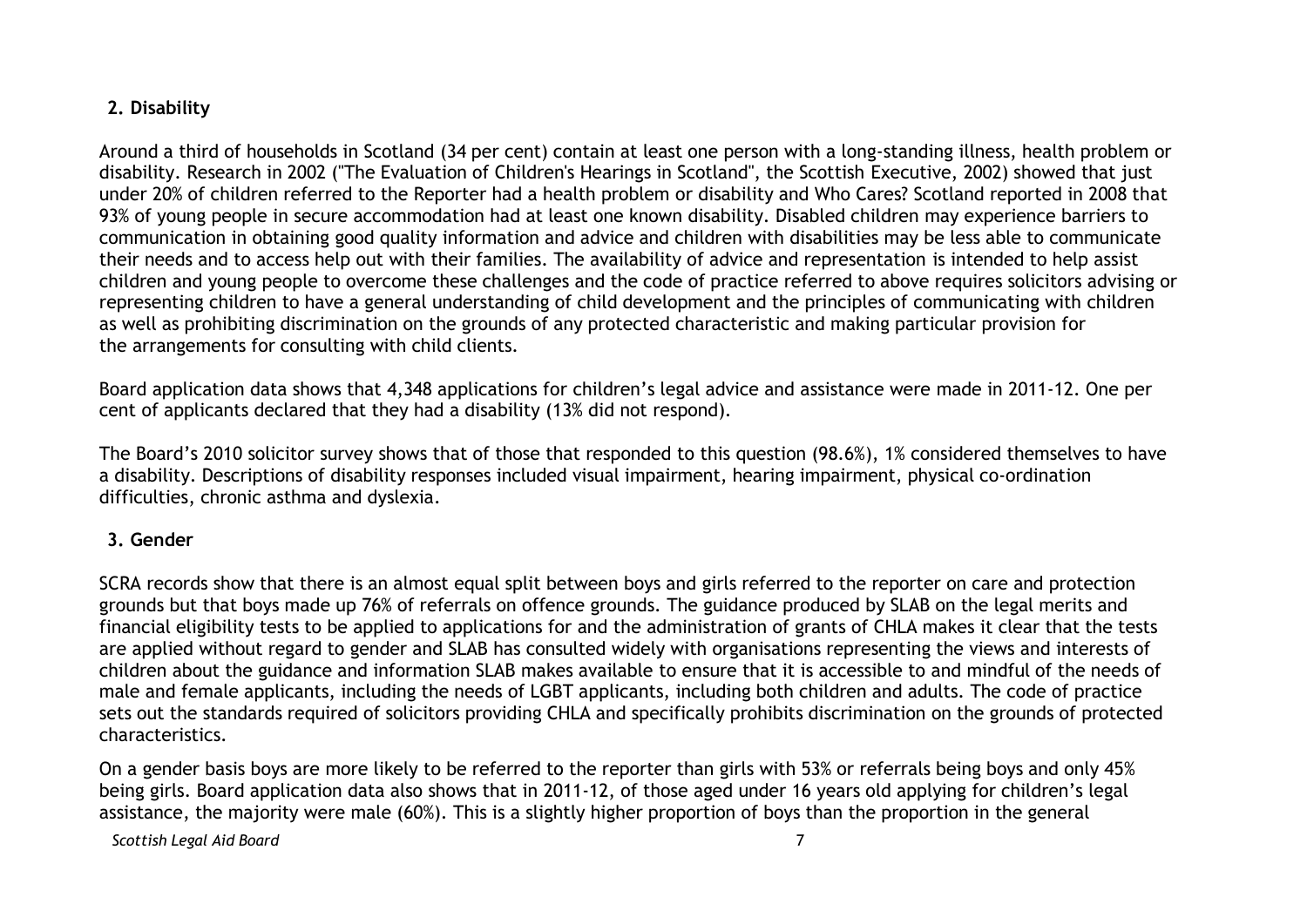population for this age group.

The highest proportion of referrals come from a single parent home where the mother is the present parent, suggesting that those women will be more likely to be affected than men in the general population.

In the Board's solicitor survey 2010, 65% of solicitors were male and 35% female. This is a significantly higher proportion of men than in the general population, for which the 2011 Census showed that 48.5% of the Scottish population were male and 51.5% were female.

**1.3 Are there any gaps in understanding of your policy/ function in relation to equality groups?** You should think about opportunities to fill any gaps in evidence through your consultation plans for the policyl *function at Step3.*

No significant gaps have been identified.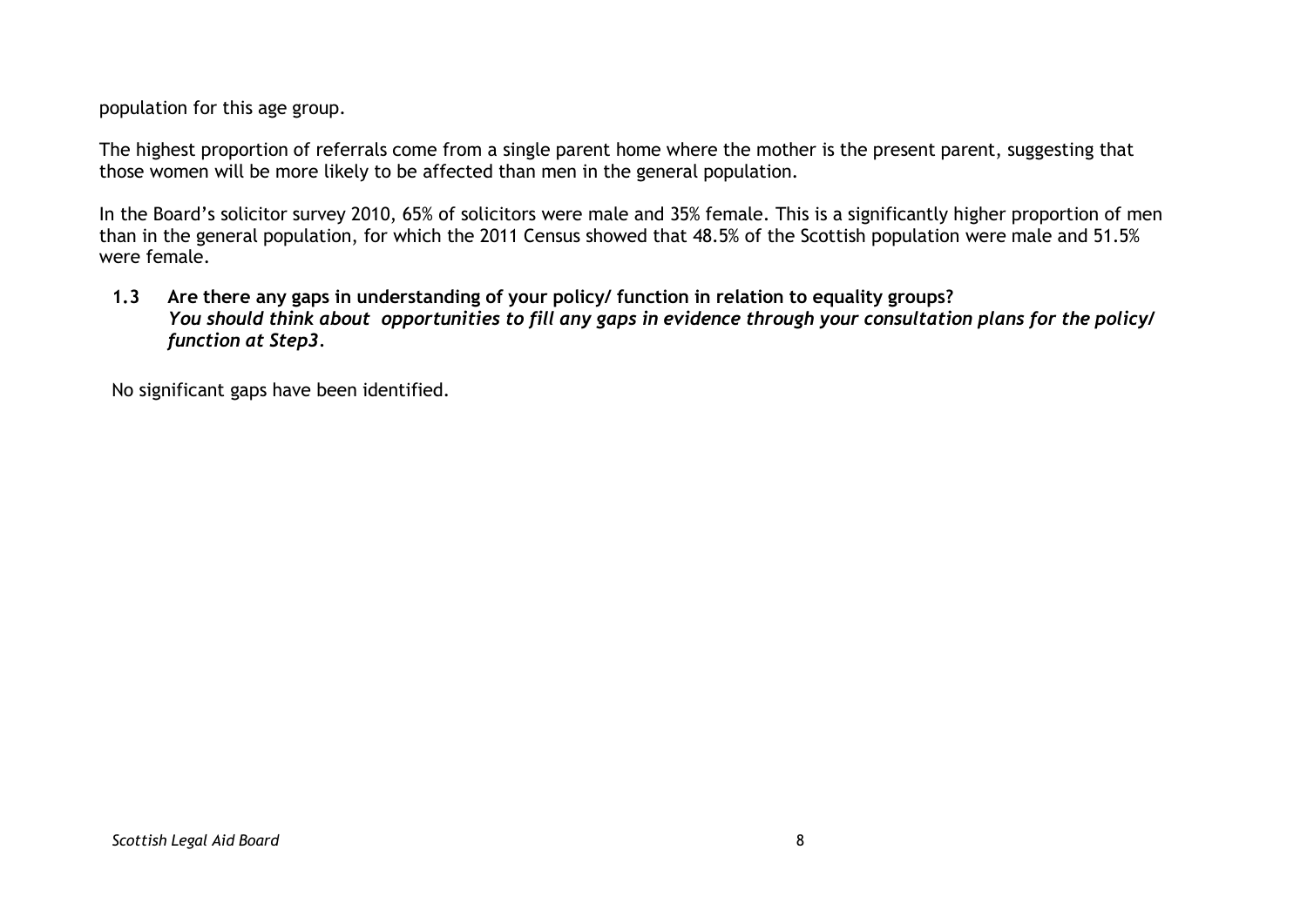# **Step 2 - Impacts on priority characteristics and suggested steps to address these**

Does the policy/ function have any impacts (whether intended or unintended, positive or negative) on any of the equality groups? Describe for each group the ways in which the policy, as it is planned or as it operates, might have negative and/ **or positive impacts. You should answer these three questions for each group:**

**1) Is there potential for discrimination?**

**2) Is there potential for developing good relations?**

**3) Is there potential to advance equality of opportunity?**

## **Race**

Is there any potential impact on this group? **No** *Please explain your answer:*

This policy shows no indication of positively or negatively affecting children, Relevant Persons or solicitors under this protective characteristic.

1) No

2) N/A

3) N/A

#### **Sex (gender)**

Is there any potential impact on this group? **Yes** *Please explain your answer:*

This policy and wider reforms will strengthen a system that is already designed to put the child, and the child's needs, at the centre. This includes girls and boys, and men and women acting as Relevant Persons.

Currently more boys use the hearing system than girls and so more boys than girls are likely to use the policy. This gender difference is not associated with the policy itself but a feature of the population being referred to children's hearings.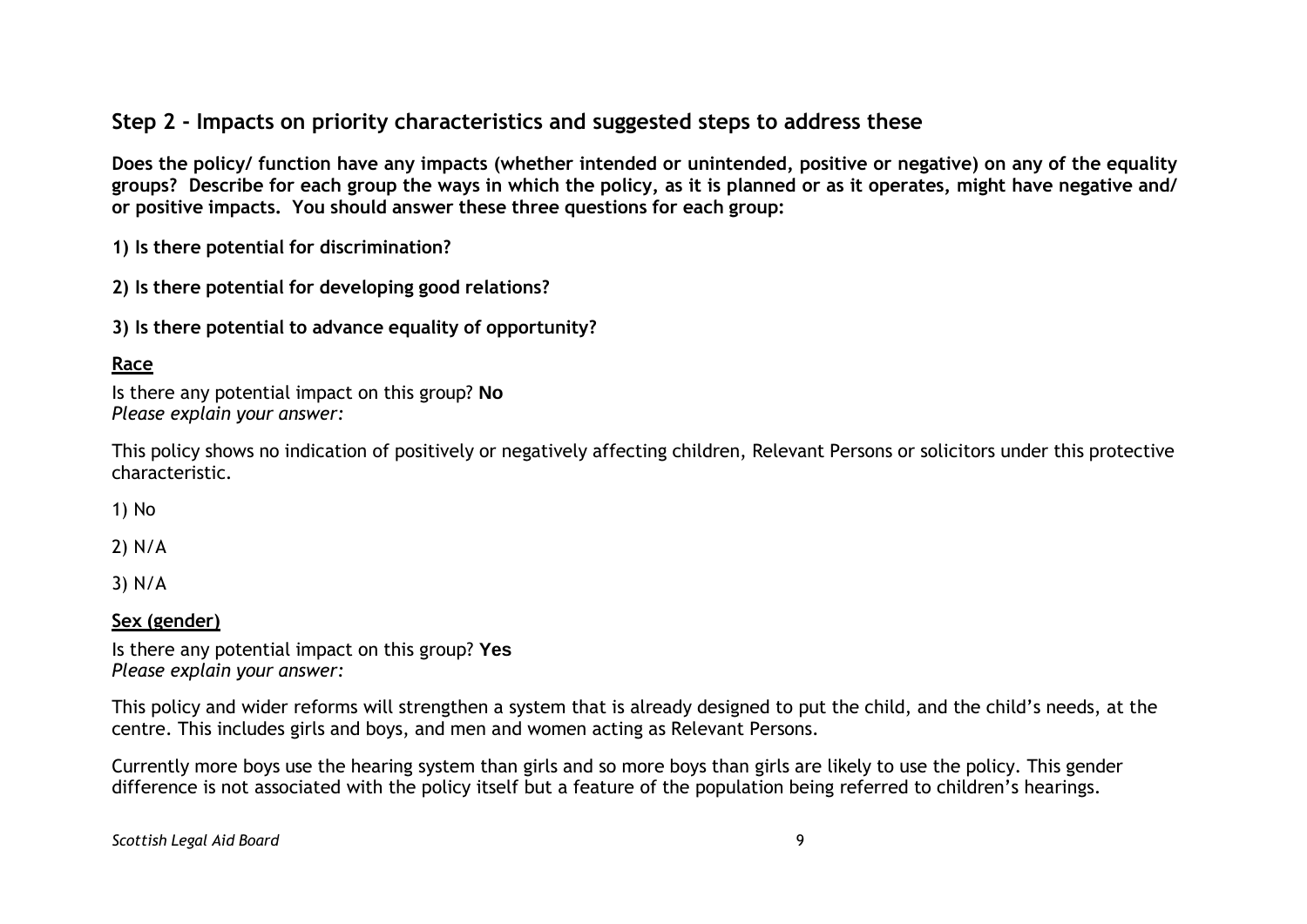Some research suggests that more referrals come from a single parent female household. This would suggest a greater chance of a positive impact on those cases, which would suggest that women are more likely to benefit from this policy than men.

This policy shows no indication of positively or negatively affecting solicitors under this protective characteristic.

1) No

2) N/A

3) N/A

#### **Gender reassignment**

Is there any potential impact on this group? **No** *Please explain your answer:*

This policy shows no indication of positively or negatively affecting solicitors under this protective characteristic.

1) No

2) N/A

3) N/A

#### **Disability**

Is there any potential impact on this group? **Yes** *Please explain your answer:*

This policy and wider reforms will strengthen a system that is already designed to put the child, and the child's needs, at the centre. This includes disabled and non-disabled children and young people.

This policy will positively impact on those Relevant Persons or Children involved in children's hearings with learning disabilities and other disabilities making provision for the availability of advice and assistance in the form of ABWOR at certain children's hearings for children, relevant persons and others.

This provision will have a positive impact on Relevant Persons and parents with disabilities.

*Scottish Legal Aid Board* 10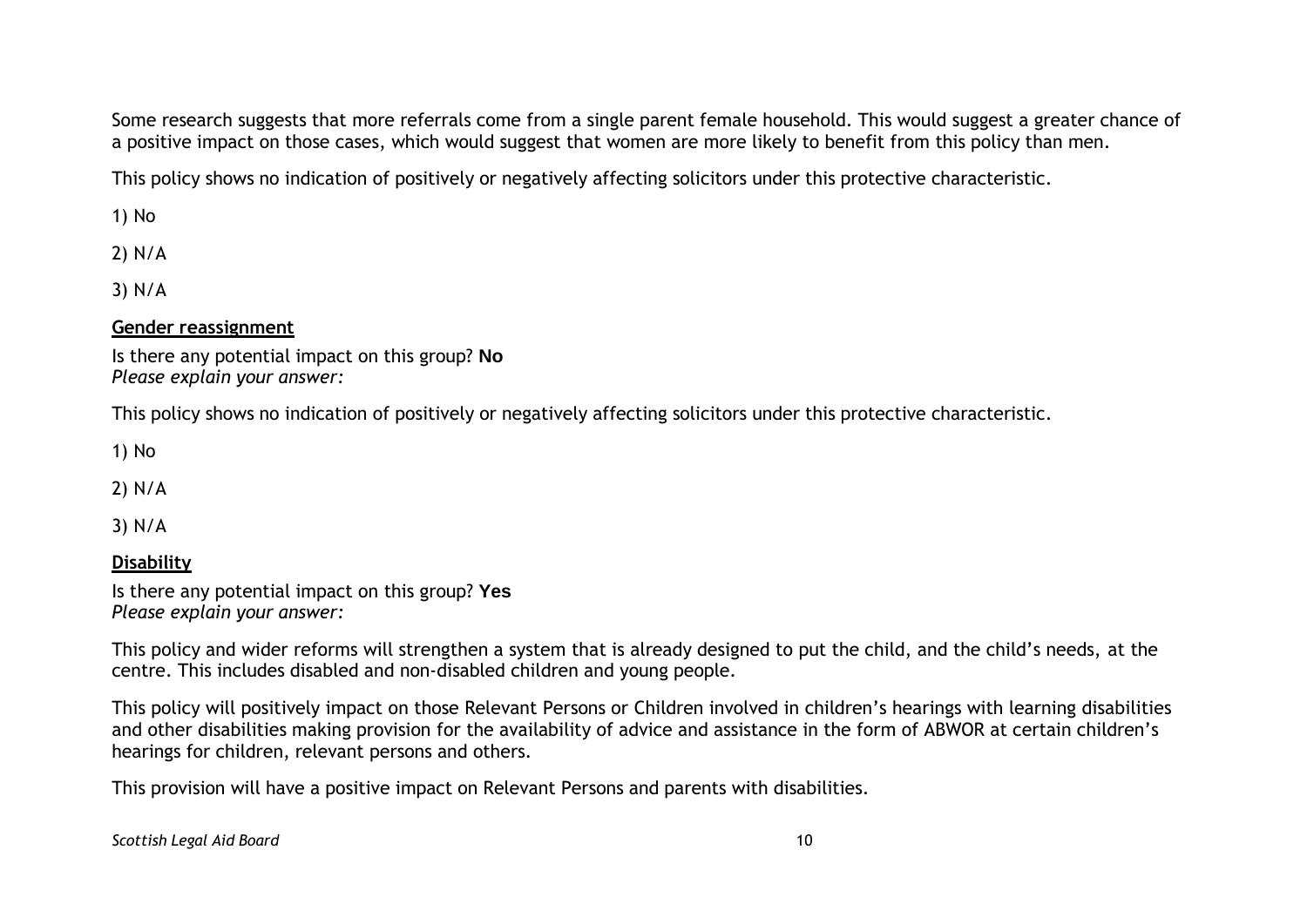However there is the possibility of a perception of a negative effect on this particular characteristic given prior responses to similar policy. Responding to the consultation on the introduction of contributions in criminal legal aid and the changes to financial eligibility, an organisation representing disabled people in Scotland raised the issue that, under the policy, disability related expenditure of the accused should be taken into account when determining financial eligibility for criminal legal assistance and in calculating whether any contribution may or may not be due.

However for those in receipt of benefits, this will either be disregarded from the calculation for the purposes of contributions for children's legal aid, or will lead them to be exempt from paying a contribution. Also those who do have to contribute can make payments over an extended period to minimise the impact.

The alternative would be to provide children's legal aid without requiring contributions. This would be inconsistent with the general approach across nearly all civil proceedings, that those who can afford to contribute to the costs of the action should do so.

This policy shows no indication of positively or negatively affecting solicitors under this protective characteristic.

1) No

2) N/A

3) N/A

#### **Pregnancy and maternity**

Is there any potential impact on this group? **No** *Please explain your answer:*

This policy shows no indication of positively or negatively affecting solicitors under this protective characteristic.

1) No

2) N/A

3) N/A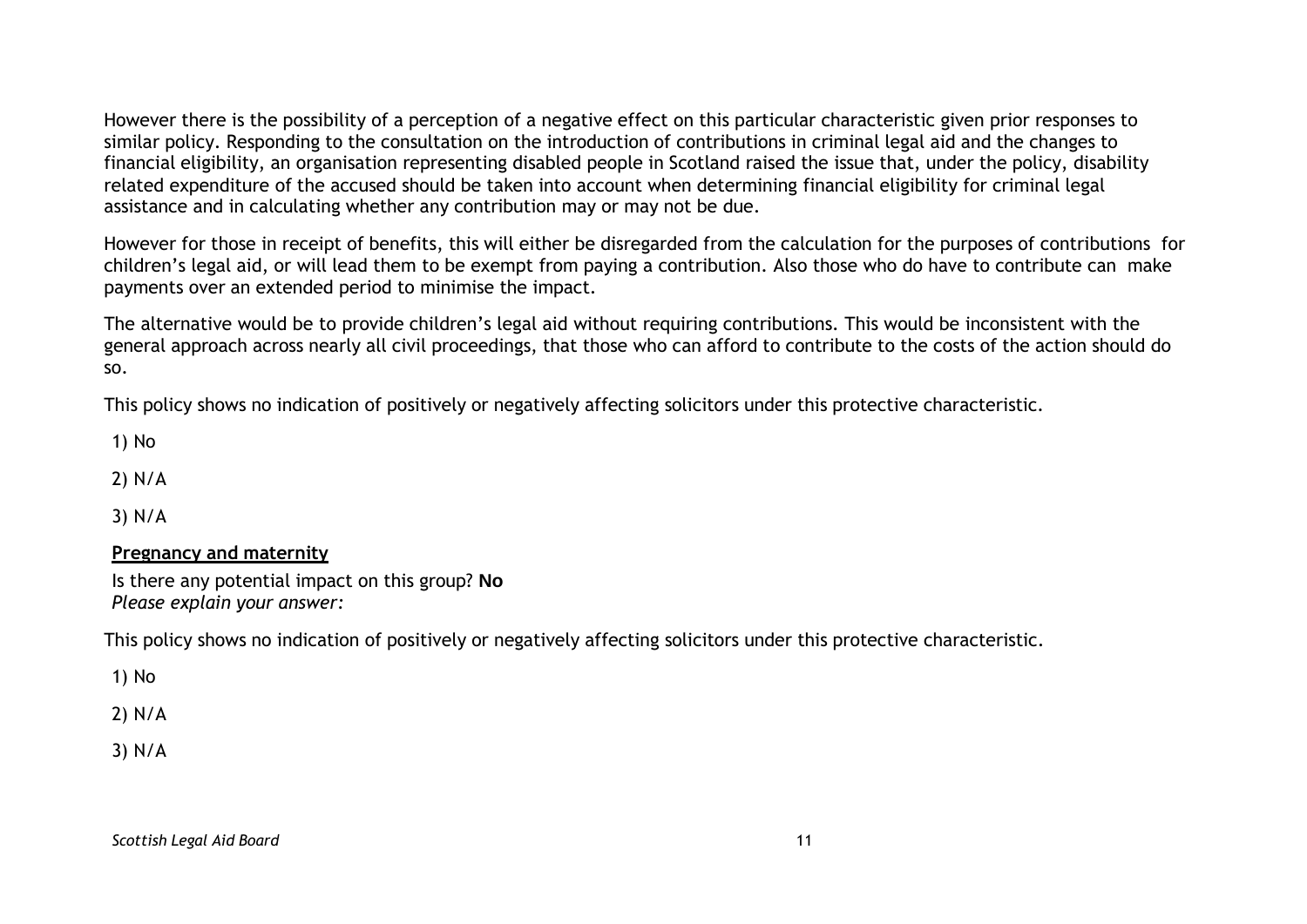### **Religion and belief**

Is there any potential impact on this group? **No** *Please explain your answer:*

This policy shows no indication of positively or negatively affecting solicitors under this protective characteristic.

1) No

2) N/A

3) N/A

## **Age**

Is there any potential impact on this group? **Yes** *Please explain your answer:*

It is anticipated that overall the policy will strengthen the rights of, and improve outcomes for, all children and young people referred to the Children's Reporter. Putting the child at the centre of the hearings system and promoting and supporting their rights and welfare.

The policy provides for the replacing of the interim legal representation scheme with a permanent, sustainable, national scheme that will see legal representation for children and parents available through the normal civil legal aid system as administered by the Scottish Legal Aid Board – this makes it possible to provide state-funded legal representation whenever it is required to ensure the effective participation of children or parents. This provision will have a positive impact on children.

This policy shows no indication of positively or negatively affecting solicitors under this protective characteristic.

1) No

2) N/A

3) N/A

#### **Marriage and civil partnership**

*Scottish Legal Aid Board* 12 Is there any potential impact on this group? **No** *Please explain your answer:*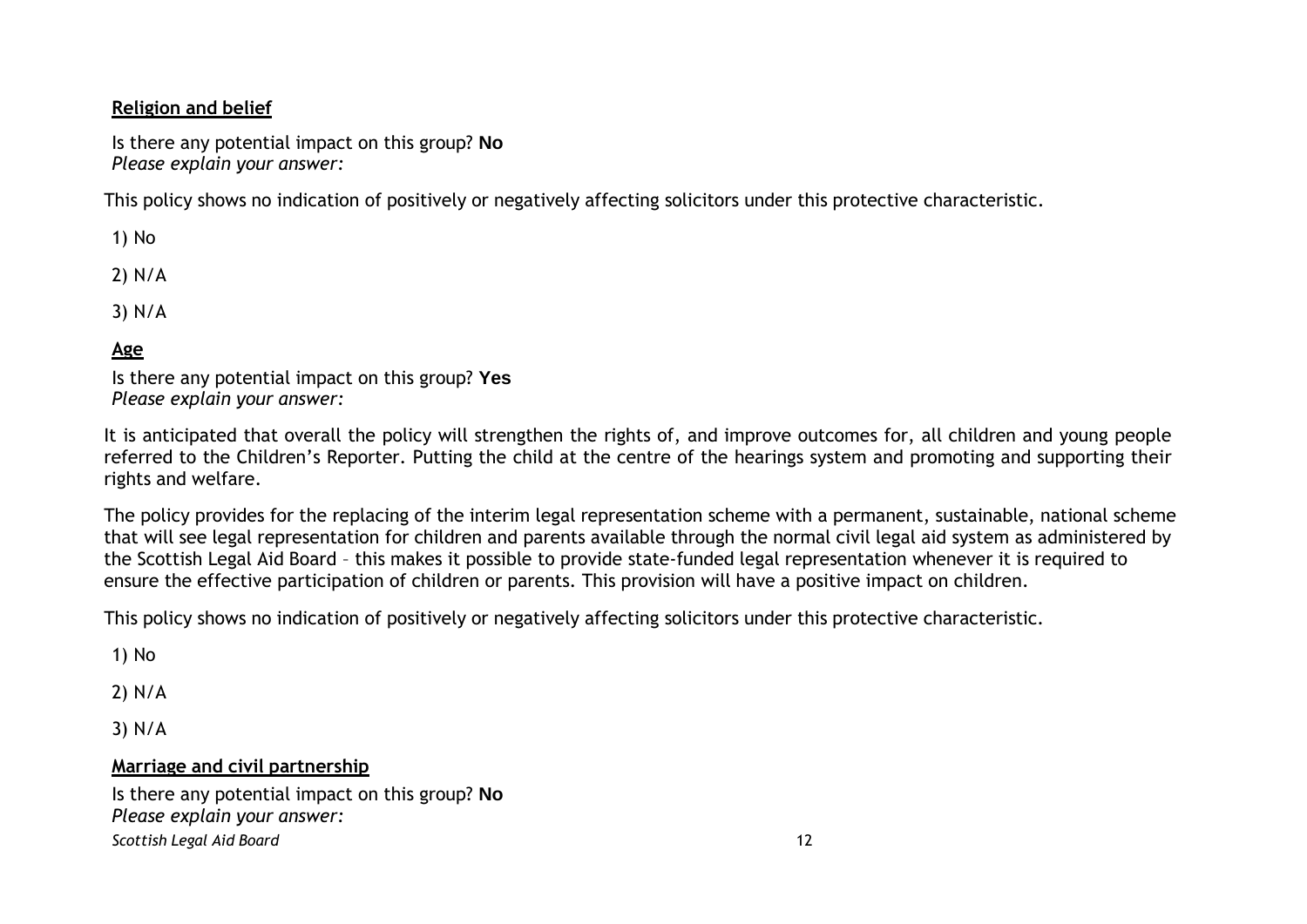This policy shows no indication of positively or negatively affecting solicitors under this protective characteristic.

1) No

2) N/A

3) N/A

#### **Sexual orientation**

Is there any potential impact on this group? **No** *Please explain your answer:*

This policy shows no indication of positively or negatively affecting solicitors under this protective characteristic.

1) No

2) N/A

3) N/A

#### Where there is potential for indirect/ direct discrimination, what can you do to reduce or eliminate this risk?

The Board has a duty to monitor solicitors' compliance with the Code of Practice which is intended to reduce or eliminate the risk of any potential indirect or direct discrimination. This will provide the Board with useful information for the implementation of Reform to Scotland's Children's Hearings System. We will review the current children hearing system to explore and understand better the choices made by people about accessing legal advice versus other sources of advice (for example, from advocates and advice agencies). We will review the information they collect on those attending hearings and on choices made around seeking and accessing legal advice.

The Code of Practice was developed in consultation with other interested, partners, most notably the Law Society of Scotland and the Family Law Association.

The Board, in the course of preparing for the changes, have carefully considered the way we communicate with children and relevant people. For example, we have introduced a series of child friendly leaflets, so that information on legal assistance and aid can be more easily understood. We have also created a child friendly web page on our website. These have been well received by other stakeholders. As part of the development process of creating child friendly material, we liaised with SCRA,

*Scottish Legal Aid Board* 13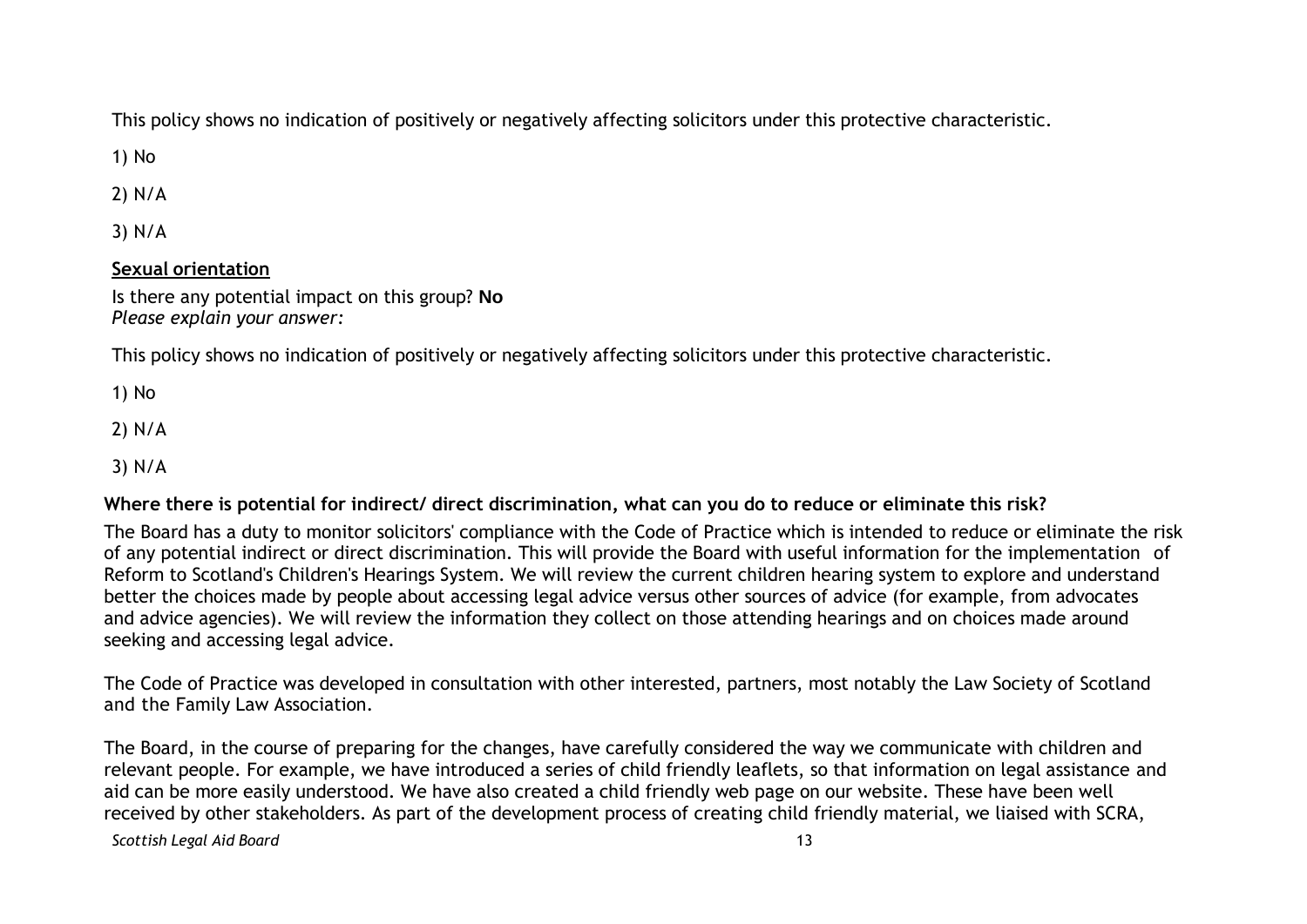who were able to share the materials with their Young Apprentices (16-17 year olds) for feedback. The feedback was very useful and allowed us to further enhance our materials.

We have also reviewed the letters and information we send out to children, young people and relevant persons, again, to ensure that information is being communicated in a clear and understandable way. We will keep all our methods of communication under review.

We will also consider how research might be best used to contribute evidence to support the monitoring of the Code of Practice in relation to children's legal assistance cases. Solicitors and firms will be required to supply to the Board any information which it considers necessary for the purpose of monitoring performance. The Board may also assess the standard of professional service and general compliance with this Code by such means as it thinks fit, including for example interviewing the nominated solicitor, analysing solicitors' applications, accounts, case files by appropriately qualified persons and assessing advocacy and representation skills. Research would not perform an audit function, meaning solicitors and firms would not be identified, however it could help provide useful evidence about how solicitors are operating within the new Children Hearings and how the Children's Hearing Panels interact with and view the input of the solicitor in the Hearings process.

We would want to develop any research in this area in collaboration with the relevant partner agencies and we would take advice and steer on the approach and design from others. We are a member of the Children's research network and this network may help us discuss research issues and respective plans for monitoring of the Reforms with analytical colleagues in other organisations such as the Scottish Government, Scottish Children's Reporter Administration (SCRA) and Children's Hearings Scotland.

**Do you need to make changes to your policy or function on the basis of this assessment?**

No

What is the likely impact of these changes on the plans for the policy/ function? (resources, cost, timings) N/A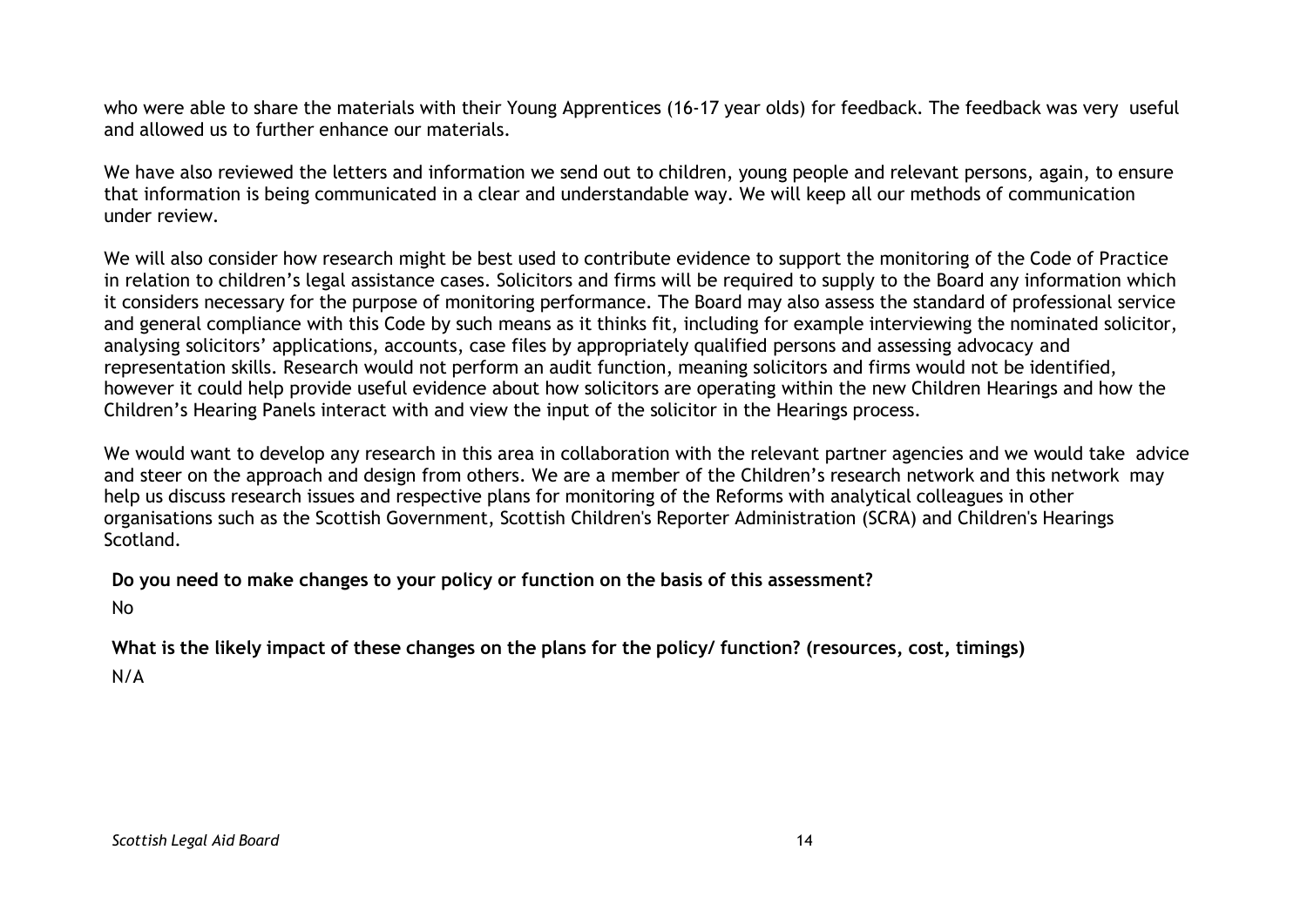# **Step 3 - Consultation and stakeholder engagement**

**Do you/did you have any consultation/ involvement planned for the policy/ function?**

Yes

## **What do you hope to achieve from your consultation/ involvement?**

The consultation provided valuable information about the concerns, priorities and recommendations of key organisations involved in the administration, delivery and use of the function and allowed the Board to reflect those issues in its policies, procedures and the code of practice for solicitors.

List the main stakeholder agencies that you intend to or have already discussed this policy with. Give details of any **equality groups represented.**

We consulted widely and received specific responses from:

- Children 1st
- Children's Hearings Scotland
- Family Law Association
- Law Society of Scotland Civil Legal Aid Team
- Scotland's Commissioner for Children and Young People
- Scottish Children's Reporter Administration
- Scottish Court Service (confirming no comment))
- Scottish Women's Aid
- Clan Childlaw
- Criggies Solicitors
- Dornoch Sheriff Court (confirming no comment)
- Faculty of Advocates (confirming no comment)
- Jardine Donaldson Solicitors
- McAndrew & Solicitors
- McClure Collins Solicitors
- Susan O'Brien QC.